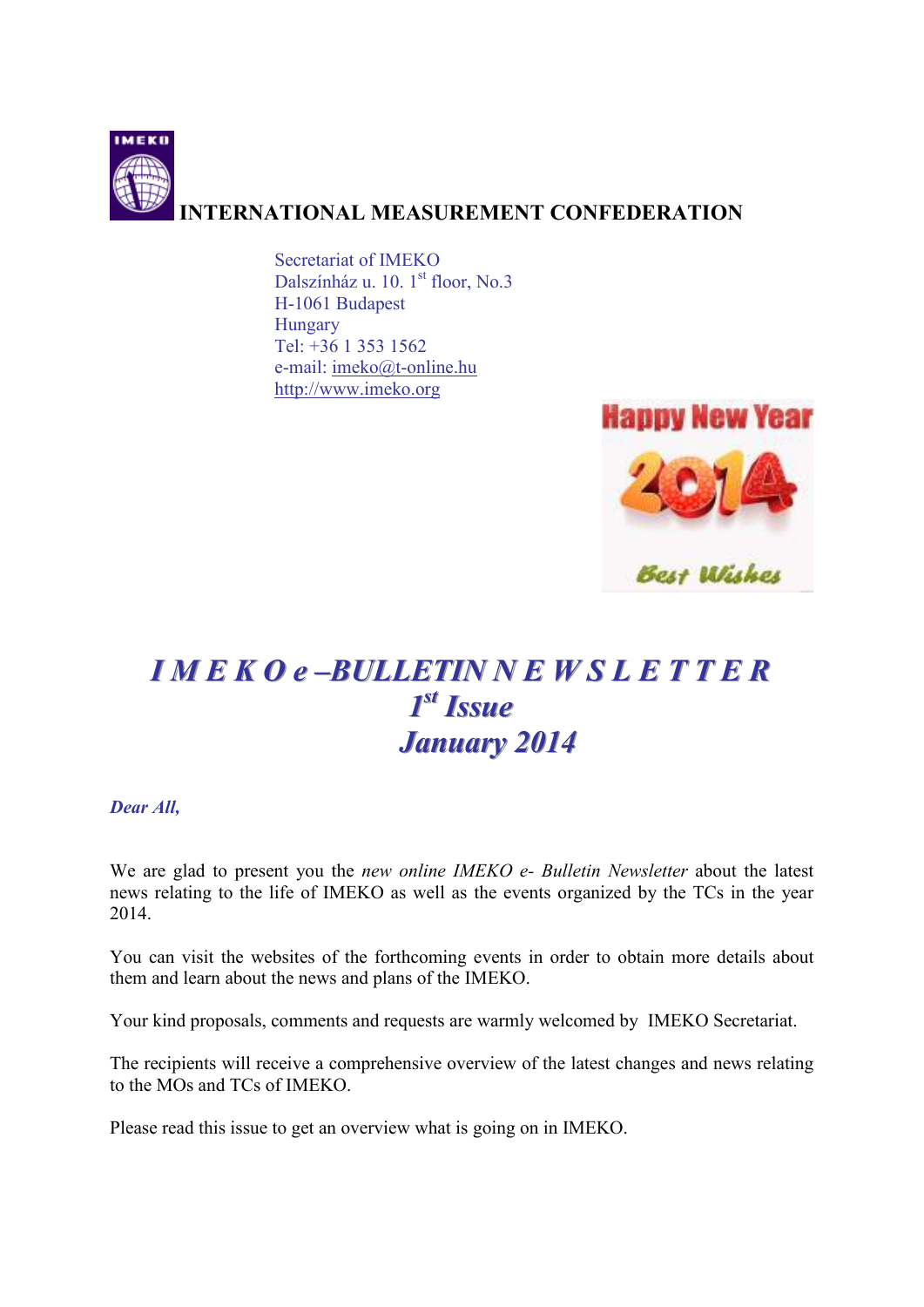#### *NEWS*

- **1. Long-term Strategy (the main features) of IMEKO for the period 2013-2019**
- **2. New site of Office of IMEKO Secretariat**
- **3. The latest news from the Member-Organizations: new representatives, new contacts**
- **4. New TC Officers elected during the 56th GC Session and the related meetings**
- **5. ISBN for IMEKO Proceedings Relationship to the International ISBN Agency**
- **6. IMEKO Award Program**
- **7. Advertising possibilities in the new e-Journal Acta IMEKO**
- **8. System for the central management of IMEKO events**
- **9. Reports of 2 recent special events in the field of Metrology and Measurement Technology:**

*9.1 16th International Congress of Metrology organized by the French IMEKO Member Organization, Collége Francais de Métrologie (CFM) between 7-10 October 2013 in France (from the Report sent by the General Secretariat of the CFM last November)* 

*9.2 APMF 2013 in Taipei/Taiwan* 

- **10. TC Event Organizers in the years 2013-2014**
- **11. Events and their details in the year 2014**

## **12. IMEKO XXI WORLD CONGRESS in Prague 2015**

**13. Other news** 

\*\*\*\*\*\*\*\*\*\*\*\*\*\*\*\*\*\*\*\*\*\*\*\*\*\*\*\*\*\*\*\*\*\*\*\*\*\*\*\*\*\*\*\*\*\*\*\*\*\*\*\*\*\*\*\*\*\*\*\*\*\*\*\*\*\*\*\*\*\*\*\*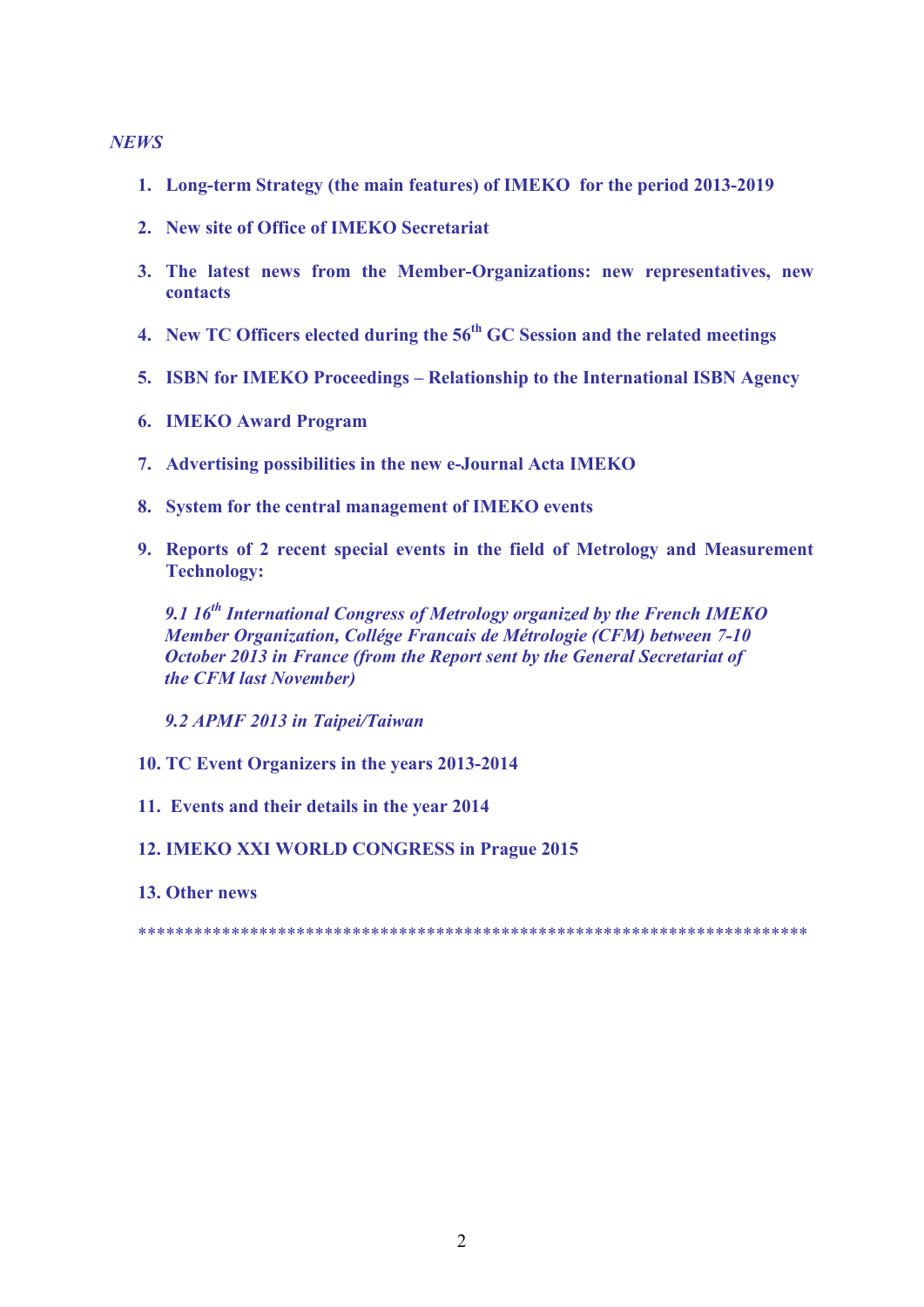## **1. Long-term Strategy (the main features) of IMEKO for the period 2013-2019**

The main lines of the long-term strategy of IMEKO to be considered for the coming 6 years compiled and presented by Mr. Zoltan Zelenka, the Secretary General of IMEKO during the 56th General Council Session held in London, on September 1, 2013:

The strategic goals belonging to the following topics are:

- $\triangleright$  the improvement of the structure, the organization, the operation of IMEKO
- $\triangleright$  the upgrade of the structure and operation of the Technical Committees
- $\triangleright$  the upgrade of the international recognition and scientific standing of IMEKO
- $\triangleright$  the motivation of actors in IMEKO
- $\triangleright$  the enhancement of the quality of the publications and WEB presence (WEB design and content management as well as procedures of reviewing for publications incl. proceedings).

The structure, the vision, the mission together with the goals, objectives and action plans based on timelines and persons responsible for 'to do' tasks.

The vision of IMEKO is being an effective worldwide organization capable of implementing successful events and providing possibilities for publications with a high impact factor.

The mission of IMEKO is complex and associated with multiple tasks. i.e.:

- $\triangleright$  the facilitation of the co-operation among scientists and engineers
- $\triangleright$  the support of the international exchange of scientific and technical information related to developments in the world of measurement and in the application of instrumentation in scientific research and industry
- $\triangleright$  effective communication (with a good feedback mechanism and review cycles at regular intervals) and policies are essential
- $\triangleright$  a yearly evaluation of the developments and changes is indispensable

This strategy is mandatory to all Officers of IMEKO in order to reach a dynamic and strong Confederation with active delegates with proactive thinking from the Member-Organizations and the Technical Committees in this – in all respect – accelerated world.

## **2. New site of Secretariat Office of IMEKO:**

The Secretariat Office was relocated to a new site in **Budapest next to the Opera House** at the end of last October. The building of the old office will be renovated and used for government offices only in the future.

**The address is: Dalszínház u. 10, 1st floor, No. 3 H-1061 Budapest, Hungary.**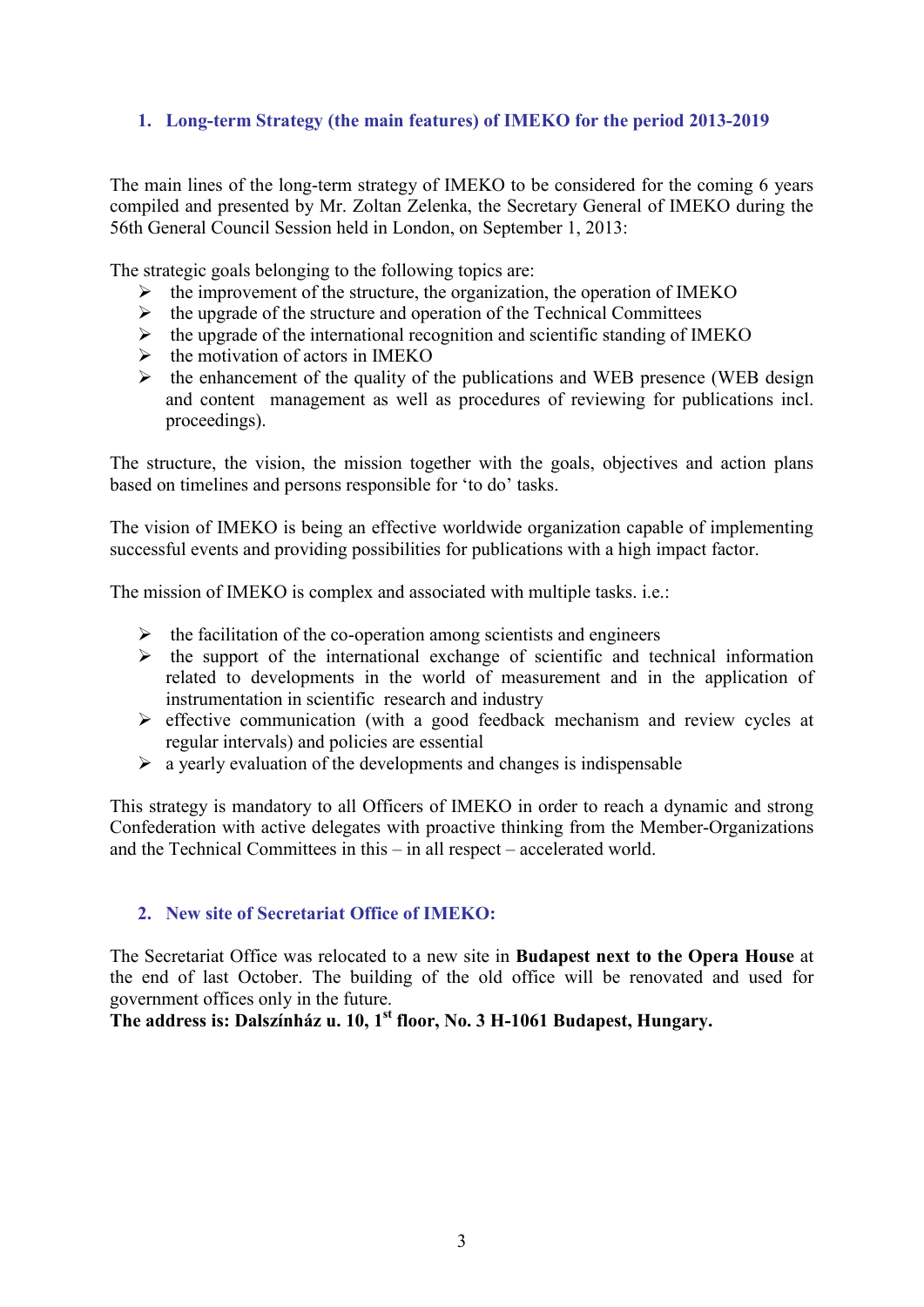

- **3. The latest news from the Member Organizations new representatives, new contacts:** 
	- **◆ Australian MO** National Measurement Institute (NMIA) They wish to leave the Confederation IMEKO
	- **Chinese MO** Society for Measurement (CSM) The new Secretary General is Mr. Aiwen MA instead of Mr. Wang Shunan China was represented by Mr. MA in the last  $(56<sup>th</sup>)$  GC Session in September 2013 maaiwen@sina.com
	- **Egyptian MO** Egyptian Organization for Standardization (EOS) The new President of EOS is Dr. Hassan Abdul – Majeed eositc@eos.org.eg (Information Center) www.eos.org.eg
	- \* Greek MO Hellenic Institute of Metrology (EIM) which is the Metrology Unit of the National Quality Infrastructure System (ESYP) They wish to terminate their membership in IMEKO. New contact person: Mrs. Anna Mazaraki mazaraki@eim.gr
	- **Hungarian MO** Scientific Society of Measurement, Automation and Informatics (MATE) + Hungarian Chemical Society (MKE) The new delegate is Dr. János Zsolt Viharos Dr. Viharos graduated from the Budapest University of Technology and Economics (BME). He has a number of qualifications (Mathematical Engineer, Ph.D, Doctor of Philosophy, MBA he is an expert of the Science Communication and Research Management. He is the project manager for the Manufacturing and Business Processes of the Computer and Automation Research Institute of the Hungarian Academy of Sciences (MTA SZTAKI) in Budapest/Hungary. viharos.zsolt@sztaki.mta.hu
	- **Kazakh MO** Kazakhstan Institute of Metrology (RSE) The Director General of RSE is Mr. Mihalchenko Vasilij Nikolaevich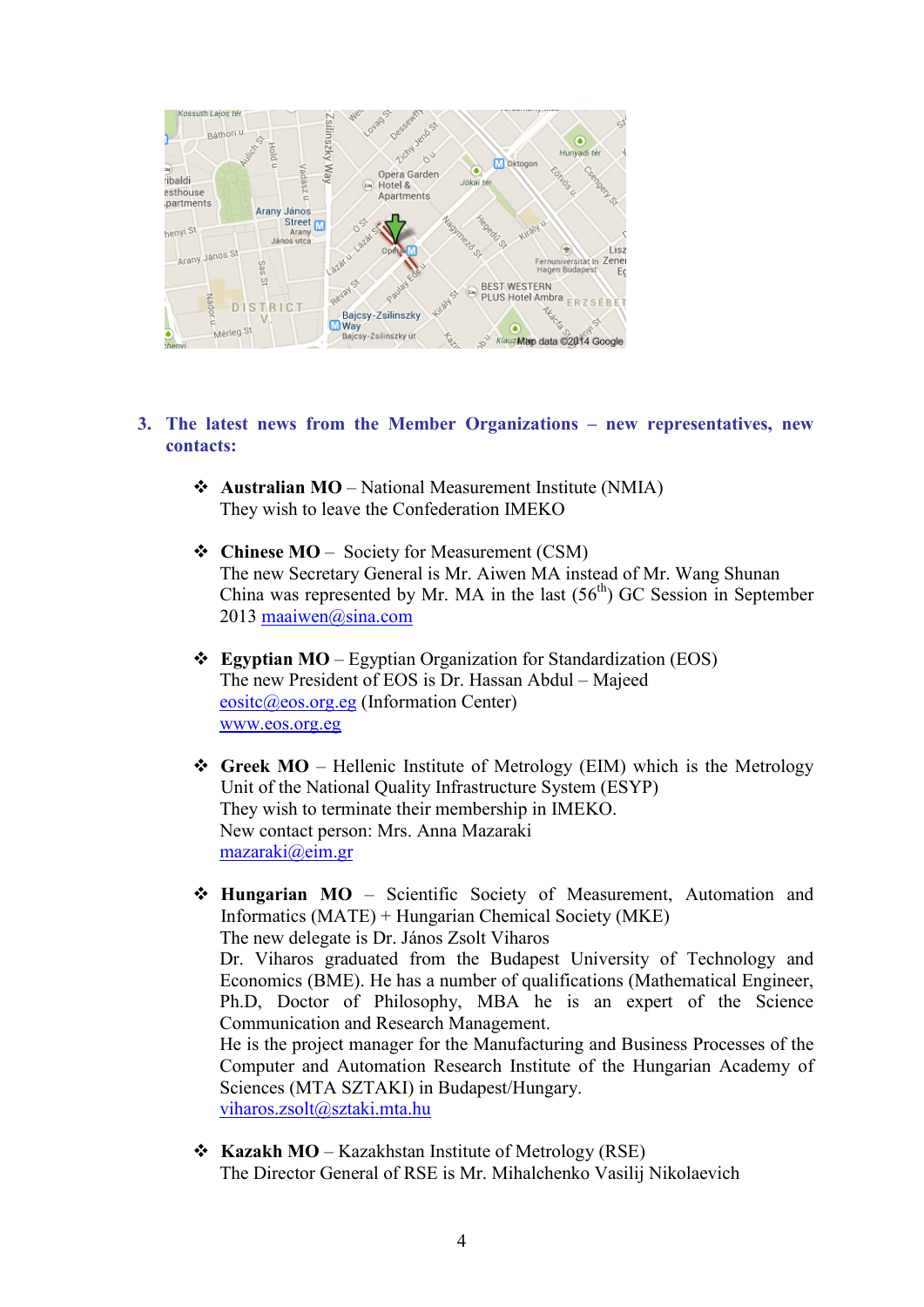niv@kazinmetr.org, info@kazinmetr.org www.kazinmetr.org

- **Kenyan MO** Kenya Bureau of Standards (KEBS) Mr. Dennis Moturi - Chief Manager of KEBS dmoturi@kebs.og www.kebs.org
- **Korean MO** Korea Research Institute of Standards and Science (KRISS) The representative of KRISS is the President Dr. Dae-Im Kang dikang@kriss.re.kr
- **Nigerian MO** Standards Organisation of Nigeria (SON) New Director General is Dr. Joseph Ikem Odumodu of SON He has a number of qualifications (a first class degree in Pharmacy from the University of Ife, Ile-ife, (now Obafemi Awolowo University), Master of Science (M.SC) Pharmacology, Master of Business Administration(MBA) from the Enugu State University of Technology, (ESUT) and a Doctorate in Administration (DBA) by the Anambra State University, Uli. www.son.gov.ng
- **Serbian MO** Society of Metrologists (DM) New representative is Prof. Dr. Zoran Mitrovic instead of Prof. Dr. Milos Nedelikovic

Prof. Mitrovic is a professor at the Technical Faculty in Novid Sad and a member of the Admininstrative Board of the Serbian Society of Metrologists. zoranmit@uns.ac.rs www.dmdm.rs

- 
- **Slovak MO** Slovak Metrological Society (SLM)

Ing. Tomás Svantner is the President and the Director of Dept. for Strategy and Marketing of SLM svantner@slm.sk www.slm.sk

- **South-African MO** National Metrology Institute of South Africa (NMISA) Contact person: Dr. Wynand Louw, the Director for RTD and TID wlouw@nmisa.org www.nmisa.org
- **Thai MO**  National Institute of Metrology (NIMT) Mr. Prayoon Shiowattana is the Diretor of NIMT Contact: Mrs. Ajchara Charoensook is the Deputy Director (1) & Acting Director of NIMT/International Relations Section iro@nimt.or.th www.nimt.or.th
- **Turkish MO** National Metrology Institute/ Scientific and Technological Council of Turkey (TÜBITAK) The new President of TÜBITAK is Prof. Yücel Altunbasak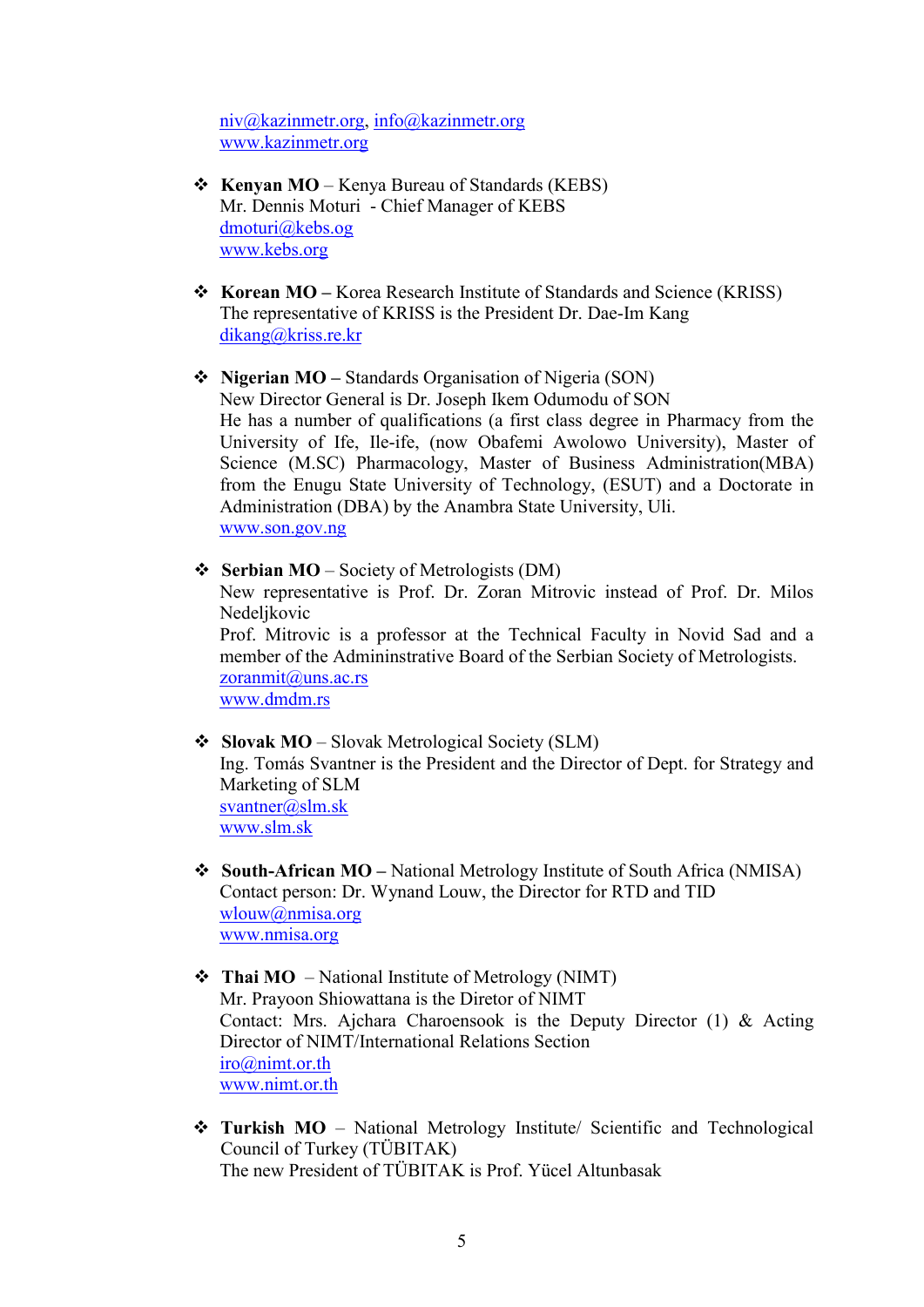Contact: Mr. Eren Yazicioglu, the Director of the President's Office eren.yazicioglu@tubitak.gov.tr

*Potential new Member Organizations from the countries as below:* 

- **Taiwan** (through the mediation of Prof. Daponte, President of IMEKO)
- **Argentina** (through mediation of the Austrian MO (Prof. Durakbasa)
- **Ukraine** ( intention to join)

(*Correspondence with them is at level of interest.)* 

# **4. New TC Officers updated after the 56th GC Session and the related meetings**

## **TC 2**

Scientific Secretary: Mr. Jörn Riedel/Germany – Frauenhofer Institute for Production Technology (IPT) /Aachen joern.riedel@ipt.fraunhofer.de

# **TC16**

Scientific Secretary: Mr. Dominik Prazák/Czech Republic - Czech Metrology Institute (CMI)/Brno dprazak@cmi.cz

# **TC 19**

 Chairperson: Dr. Aime' Lay-Ekuakille/Italy - University of Salento aime.lay.ekuakille@unisalento.it *(instead of Prof. Pedro da Silva Girao)* 

Deputy-Chairperson: Dr. Ivana Durickovic/France - Laboratoire Régional des Ponts et Chaussées de Nancy ivana.durickovic@developpement-durable.gouv.fr

Scientific Secretary: Dr. Olfa Kanoun/Germany - , Assoc. Dean of Engineering for Research/Chemnitz University of Technology olfa.kanoun@etit.tu-chemnitz.de

# **TC 20**

Chairperson: Dr. Frank Lienesch/Germany - PTB Group 'Electrical Drives'- Braunschweig frank.lienesch@ptb.de

*(instead of Prof. Klaus-Dieter Sommer)* 

# **TC 22**

Chairperson: Mr. Gustavo Ripper/Brazil – INMETRO/Rio de Janeiro gpripper@inmetro.gov.br

Deputy-Chairperson: Dr. Akihiro Oota/Japan - NMIJ  $a$ -oota $\omega$ aist.go.jp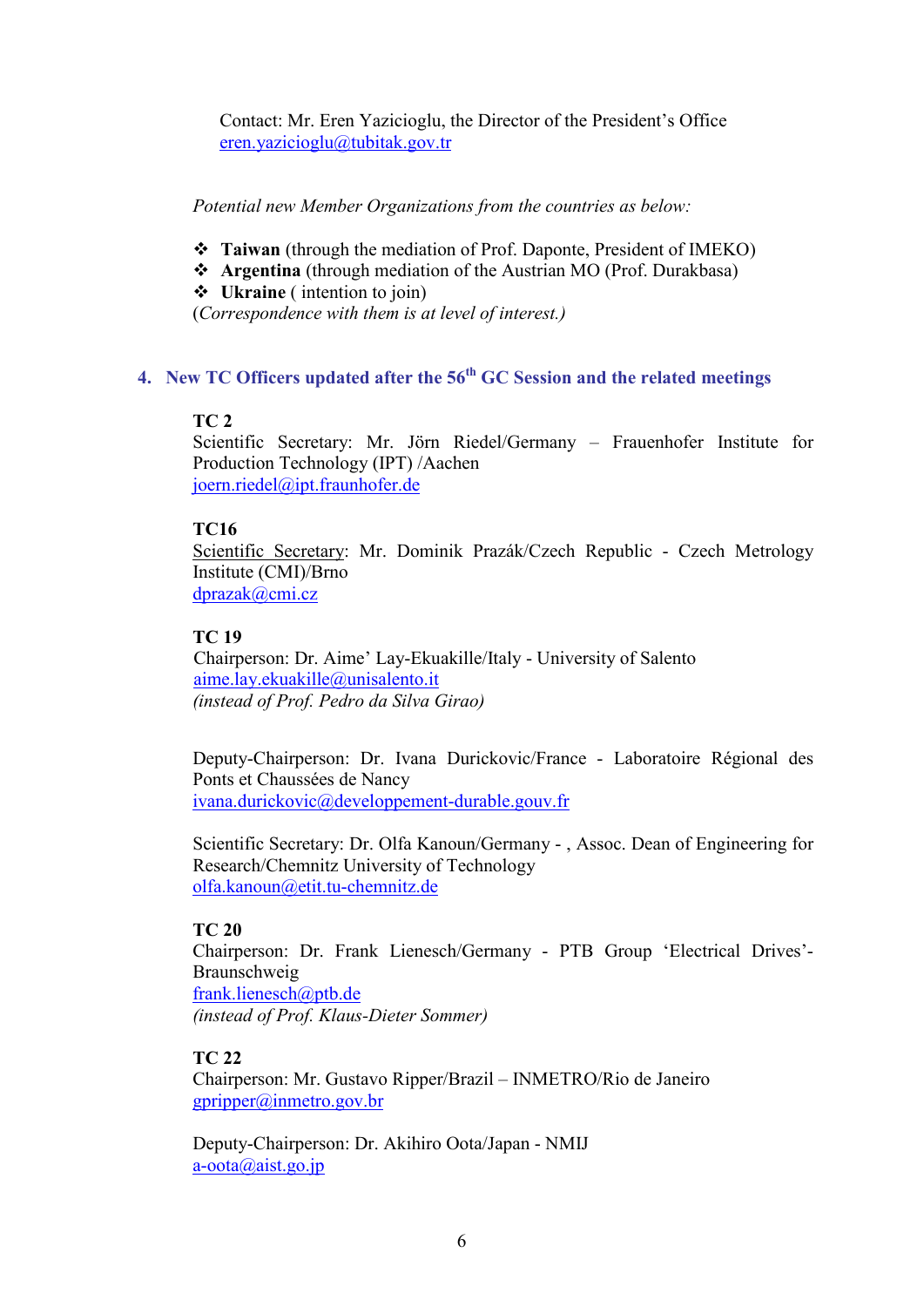Executive Secretary: Mr. Ian Veldman/South Africa – NMISA csveldman@nmisa.org

#### **5. ISBN for IMEKO Proceedings – Relationship to the International ISBN Agency**

A relationship was established between the International ISBN Agency and the Secretariat of IMEKO in Budapest for the ISBN assignments related to the Proceedings of the Confederation. The Secretariat is assigned as the contact point for the Proceedings of IMEKO. Anybody may contact the Secretariat for ISBNs regarding all publications to be issued by the Confederation.

The publisher-identifier prefix allocated by the International ISBN Agency to IMEKO is **978-92-990073,** a prefix which allows for the numbering of up to 10 publications. All product forms of a given work made available separately to the public (print, CD-ROM, html, pdf, etc.) each one should be assigned a different ISBN number. The same applies to separate language versions of a given work they too should carry different numbers. We can use these numbers for both commercial and free-of-charge publications and brochures. However, if the free publications are not intended for the distribution outside IMEKO, they should not be given an ISBN number.

#### **6. IMEKO Award Program**

Besides the present IMEKO awards i.e. Distinguished Service Award (DSA) and György Striker Junior Paper Award there were proposed further ones by the President of IMEKO, Prof. Pasquale Daponte:

- Award for the Best Woman Author's Paper
- Award for the Best Paper for A Young Researcher (below the age of 35 years)
- Mrs. Striker Woman Paper Award
- Measurement Journal Award for the Most Downloaded Paper each year
- Award of Technical Committees

#### **7. Advertising possibilities in the new e-Journal Acta IMEKO**

The new open-access online journal of IMEKO publishes scientific articles that are extended versions of selected papers presented during IMEKO events, i.e. conferences, symposia and congresses. It is managed entirely using a web-based information service available at the URL:

**http://acta.imeko.org/index.php/acta-imeko**

There are possibilities for the Technical Committees, the Member-Organizations of the Confederation to publish their advertisements about metrological items or news in the field of measurement on a page free of charge. The placement of the submitted material is provided by the Journal Editor.

For further details the staff of the e-Journal Acta IMEKO can be contacted as below: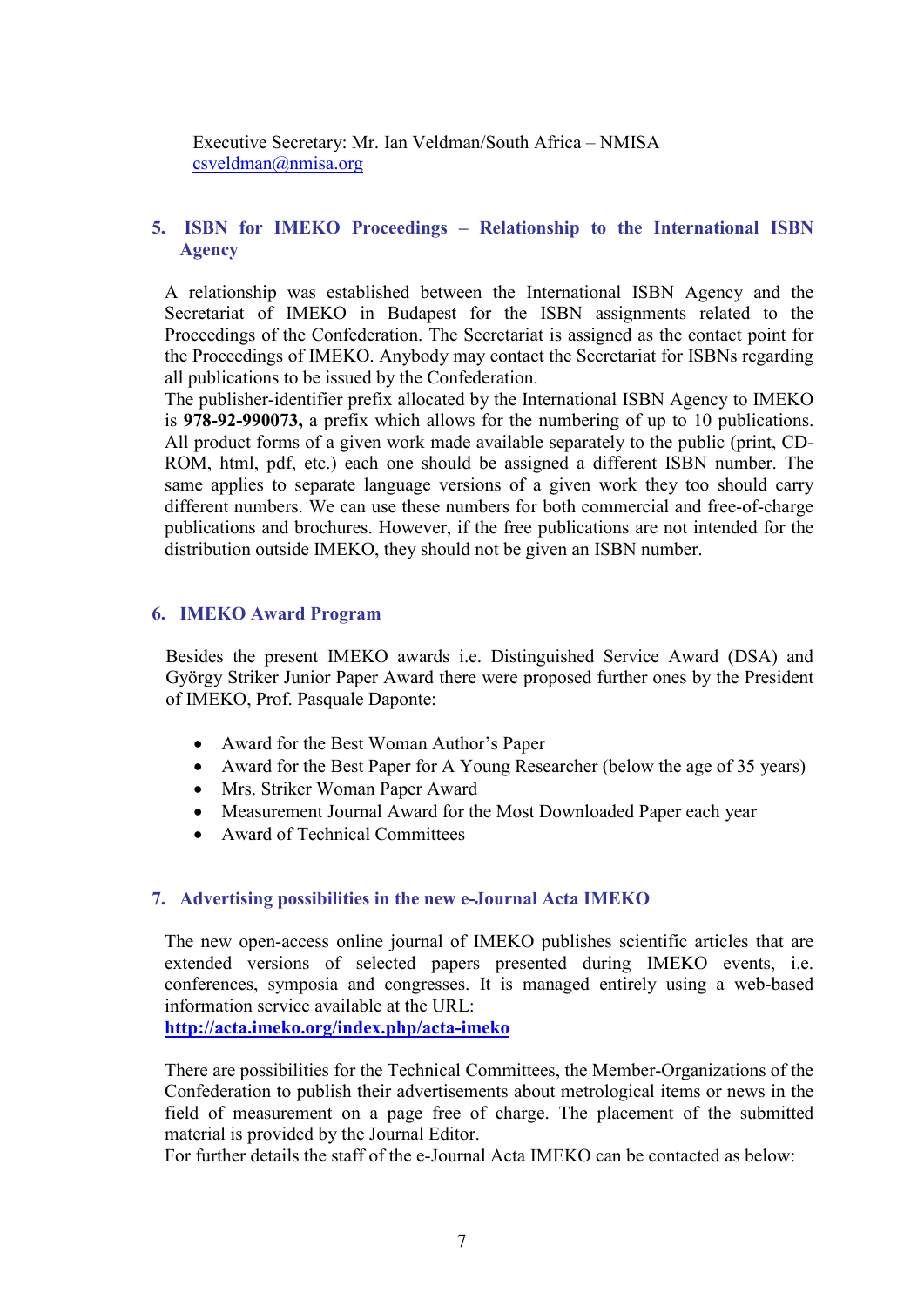- the Editor-in-Chief is Professor Paolo Carbone (paolo.carbone@unipg.it) from Italy,
- the Honorary Editor-in-Chief is Professor Paul Regtien (paul@regtien.net) from the Netherlands.

#### **8. System for the central management of IMEKO events**

A central system 'Conferences IMEKO' was set up for the management of events (IMEKO conferences, symposia, workshops) http://conferences.imeko.org. All the event organizers were encouraged to use this system free of charge. The electronic platform is configured for IMEKO by the Information Officer, Dr. Dirk Roeske and his colleagues from Physikalisch-Technische Bundesanstalt (PTB) in Braunschweig/Germany.

#### **9. Reports of two recent special events in the field of Metrology and Measurement Technology:**

## **9.1 16th International Congress of Metrology in Paris/France**

On its  $30<sup>th</sup>$  anniversary, the French IMEKO Member Organization, the Collége Francais de Métrologie (CFM) organized the  $16<sup>th</sup>$  International Congress of Metrology in Paris/France, between 7-10 October, 2013.

**The Congress** took place at the Porte de Versailles in Paris in association with the **Enova Exhibition.** The event was the place for broad technical exchange – unique in Europe – assembling all major players in the world of measurement. There were 850 participants and exhibitors, 36 countries were represented, 35 % of participants came from abroad, mainly from Europe, but also from North and South America, Africa, the Middle East and Asia. 53 companies were present in the **Metrology Village** in the heart of the event. 68 % of participants were industrial users of measurement in all types of sectors: analysis and metrology laboratories, equipment manufacturers etc.

11 % were representatives of major national and international organizations, national laboratories of the large European countries, ministries, accreditation bodies, international organizations etc. 13 % were academics or researchers and 8 % came from other backgrounds: hospitals, training organizations, consultants, the press etc. In addition, 5,900 people visited the Enova Exhibition dedicated to electronics, measurement, optics and RF technology.

www.cfmetrologie.com

*(Extract from the Report and the photos sent by Mrs. Sandrine Gazal from the General Secretariat of the CFM last November*)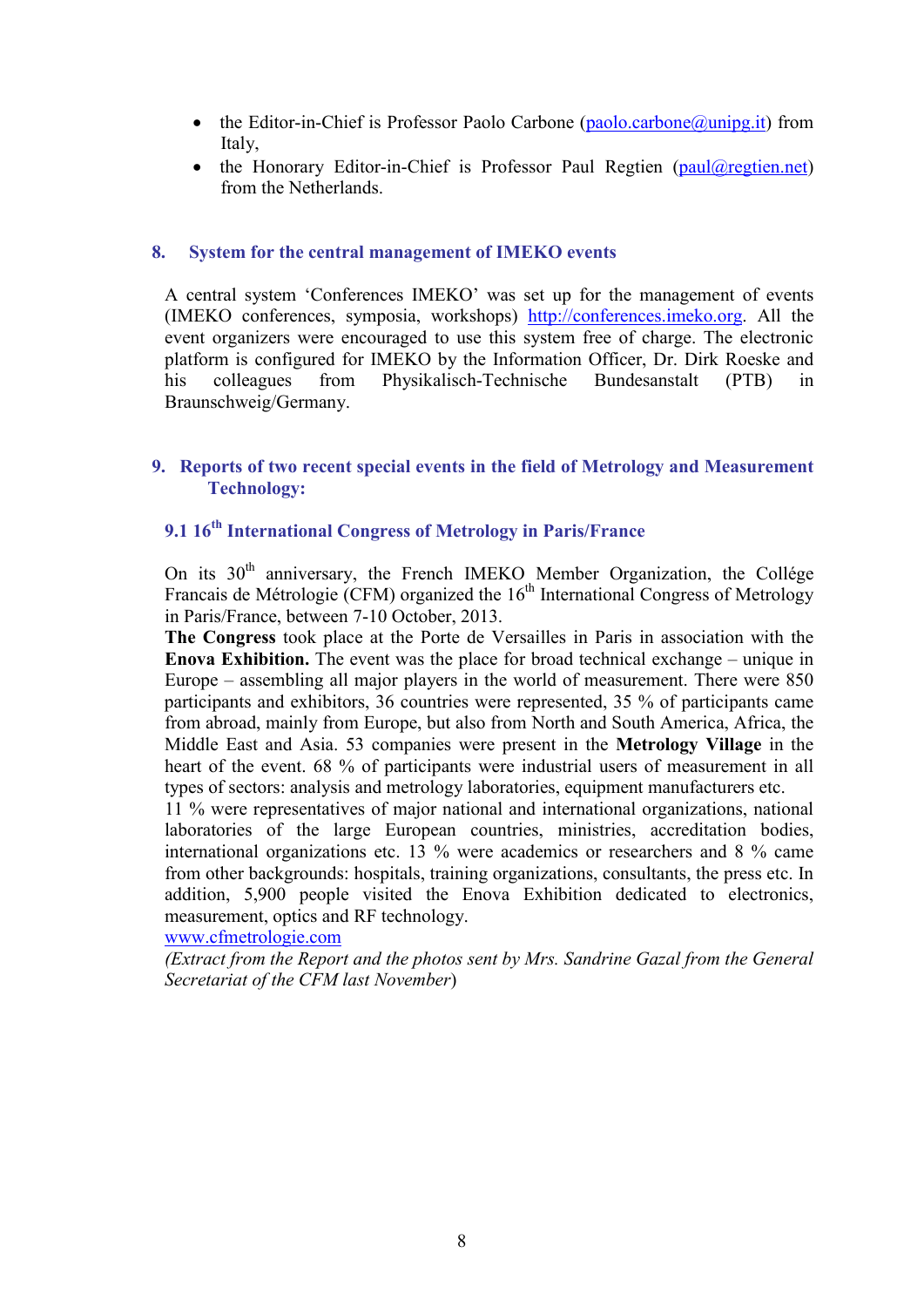



*Gathering* 



*Poster Session*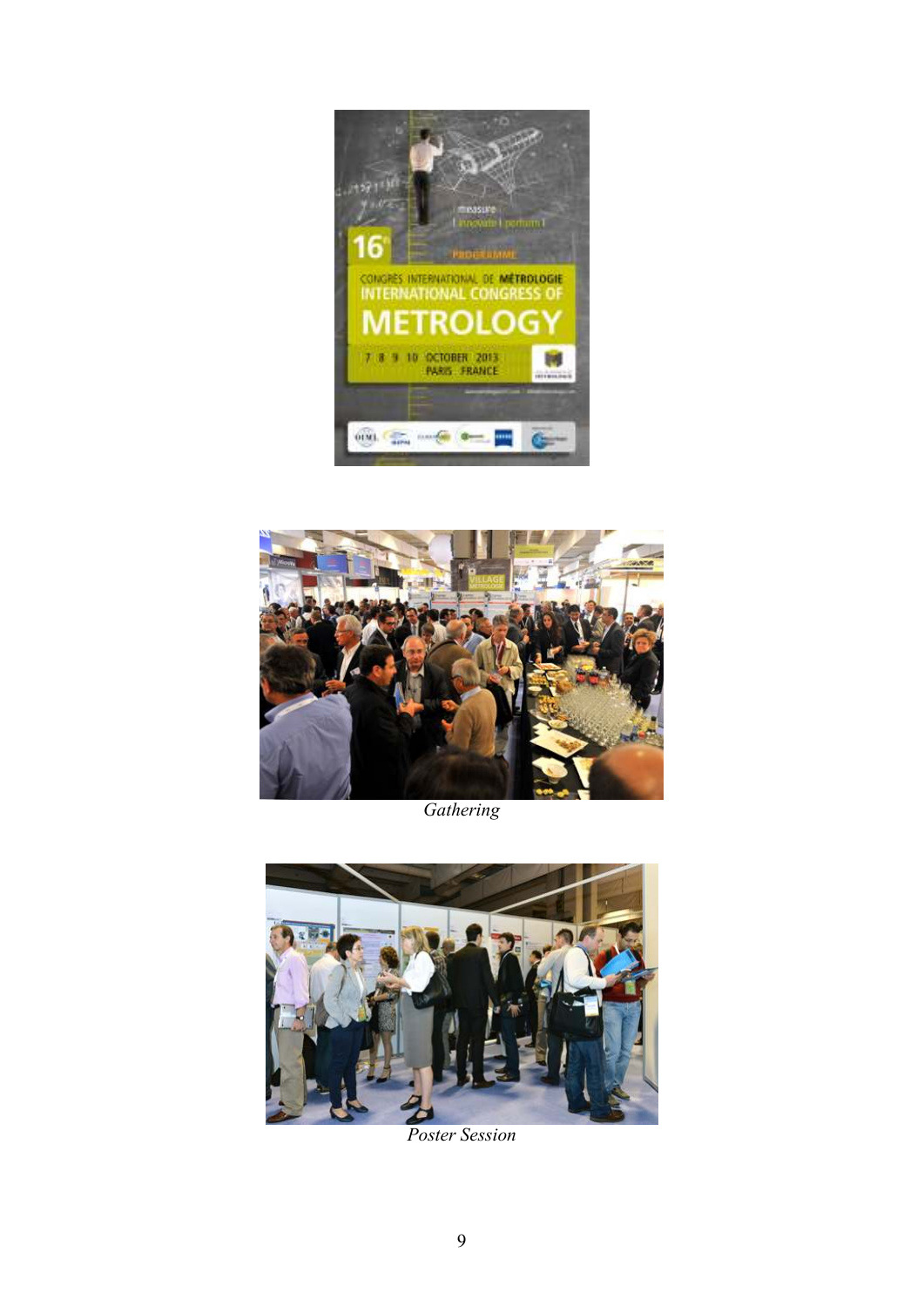## **9.2 APMF 2013 in Taipei/Taiwan**

The co-sponsored APMF 2013 Asia-Pacific Symposium on Measurement of Mass, Force & Torque with TC3 held in Taipei, between 20 – 22 November, 2013.

There were 65 participants from 12 countries (Australia<sup>[1]</sup>, China<sup>[11]</sup>, Germany<sup>[3]</sup>, India[1], Japan[9], Kenya[1], Korea[11], Malaysia[1], Philippines[2], Poland[3], Thailand[2], Taiwan[20]) joined in the APMF 2013. 38 papers were presented in the symposium (http://www.apmf2013.itri.org.tw).

*Here is the group photo at the Symposium. It was received from the organizer, Dr. Sheng-Jui Chen, from the Industrial Technology Research Institute / Center for Measurement Standards (sj.chen@itri.org.tw).* 



## **10. TC Event Organizers in the years 2013-2014**

#### **TC 2**

Dr. Marcin Gnyba (marcin.gnyba@gmail.com)

## **TC 4**

Dr. Joaquín Del Río Fernández (joaquin.del.rio@upc.edu) Prof. Pasquale Arpaia (arpaia@unisannio.it) Prof. Sergio Rapuano (rapuano @unisannio.it) (generalchairs@imeko-tc4-2014.org)

#### **TC 9**

Mr. Jean-Pierre Vallet (jp.vallet@cesame-exadebit.fr) Mrs. Julia Arkell (FLOMEKO) (arkell.julia@gmail.com)

## **TC 10**

Dr. Lorenzo Ciani (lorenzo.ciani@unifi.it) Dr. Piotr Bilski (piotr\_bilski@sggw.pl)

## **TC 12**

Mrs. Eduarda Filipe (TEMPMEKO) ( $\text{efflipe}(\overline{a} \text{ipq} \cdot \text{pt})$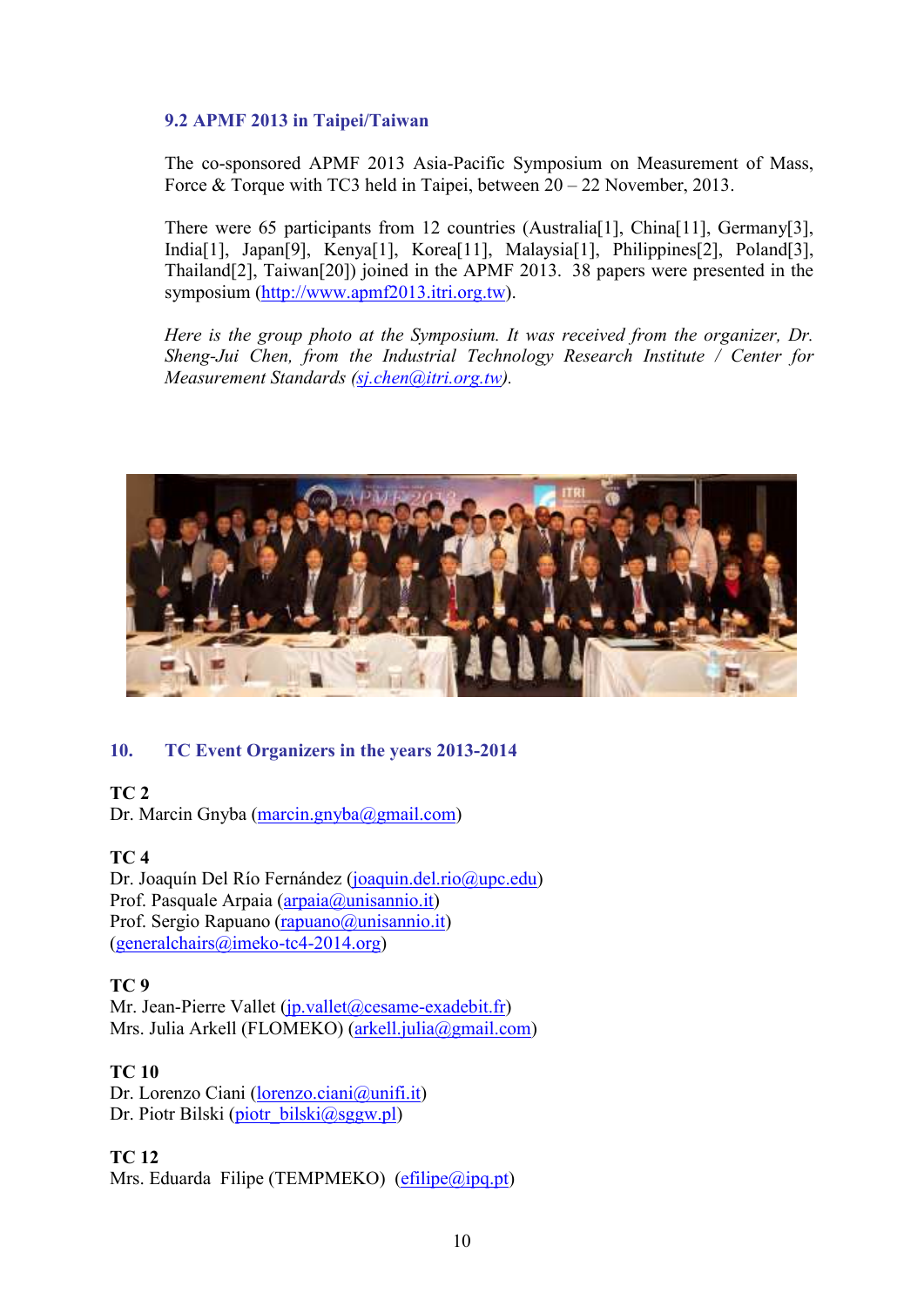## **TC 14**

Prof. Stanislaw Adamczak (adamczak@tu.kielce.pl) Dr. Krzysztof Stepien (kstepien@tu.kielce.pl) Mr. Toshiyuki Takatsuji (toshiyuki.takatsuji@aist.go.jp) Prof. Kiyoshi Takamasu (takamasu@pe.t-u-tokyo.ac.jp)

## **TC15**

Prof. Katia Casavola (casavola@poliba.it) Prof. Carmine Pappalettere (c.pappalettere@poliba.it)

## **TC18**

Prof. David Ostry (ostry@motion.psych.mcgill.ca)

**TC21** 

Dr. Anna Chunovkina (a.g.chunovkina@vniim.ru)

## *Co-sponsorship:*

**TC10**  Prof. Dr. B. K. N. Raj Rao (rajbknrao@btinternet.com) Prof. Joaquím Silva Gomes (sg@fe.up.pt)

AMA Service GmbH/Nürnberg Fair (info@sensorfairs.de)

SICE Annual Conference Prof. Goro Obinata (sice2013-committee@sice.or.jp)

Asia-Pacific Symposium Dr. Gwo-Sheng Peng (gwo-sheng.peng@itri.org.tw) Dr. Sheng-Jui Chen (sj.chen@itri.org.tw) Sunray Chen  $(sunray.chen@gmail.com)$ 

*Joint TC events:* 

## **TC3-TC5-TC22** Ms. Christelle Lourens (clourens@nmisa.org)

**TC7-TC1-TC13** Mr. Joao Alves e Sousa (jasousa@lrec.pt)

# **11. Events and their details in the year 2014**

TC3 – Measurement of Force, Mass, Torque and Density TC5 – Hardness Measurement TC22 – Vibration Measurement Joint IMEKO 2014 Conference:  $22<sup>nd</sup>$  Conference on the Measurement of Force, Mass and Torque together with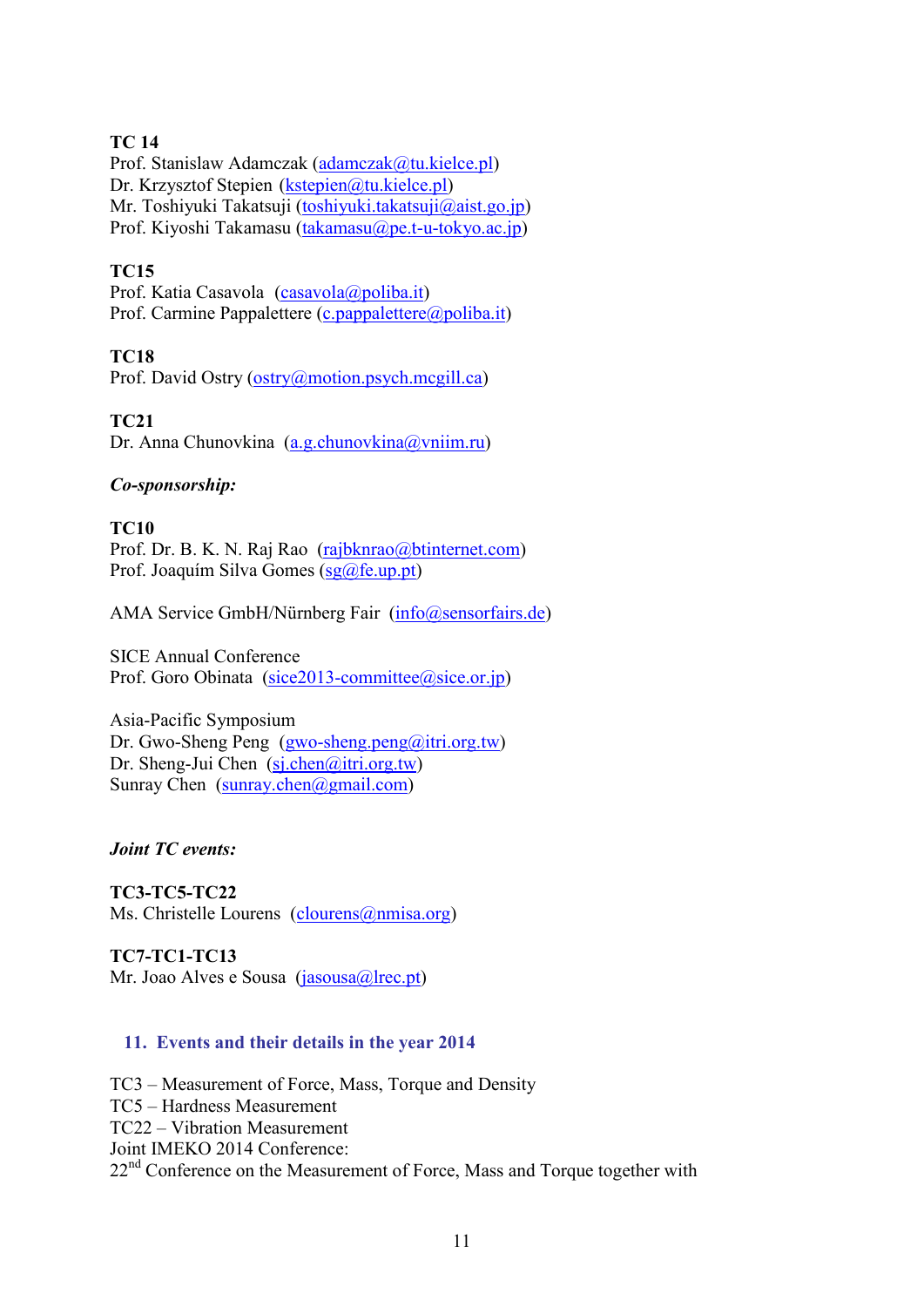12<sup>th</sup> Conference on the Measurement of Hardness and 3<sup>rd</sup> Conference on Vibration Measurement Cape Town, South Africa February 3-5

Contact: Ms. Christelle Lourens National Metrology Institute of South Africa Private Bag X34 Lynnwood Ridge 0040, SOUTH AFRICA E-mail: *clourens@nmisa.org* Internet: http://conferences.imeko.org/index.php/tc3-5-22/2014

TC13 – 3rd IMEKO TC13 Symposium'New Frontiers in Biomedical Measurements' University of Salento Conference Center, Lecce, Italy April 17-18 Lecce/Italy

Contact: General Co-chairs: Prof. Aimé Lay-Ekuakille Department of Innovation Engineering University of Salento Via Monteroni 73100 Lecce, ITALY Phone: +39 0832 297821 Fax: +39 0832 297827 E-mail: aime.lay.ekuakille@unisalento.it http://conferences.imeko.org/index.php/tc13/tc13-2014

Prof. Ron Summers

Loughborough University, Loughborough, Leicestershire, UNITED KINGDOM Phone: +44 1509 635713 Fax:  $+44$  1509 635231 E-mail: r.summer@lboro.ac.uk

TC10 –Technical Diagnostics 13th IMEKO TC10 Workshop on 'Advanced measurement tools in technical diagnostics for systems' reliability and safety' Warsaw, Poland June 26-27 Warsaw, Poland

Contact: Dr. Piotr Bilski Institute of Radioelectronics Warsaw University of Technology Nowowiejska 15/19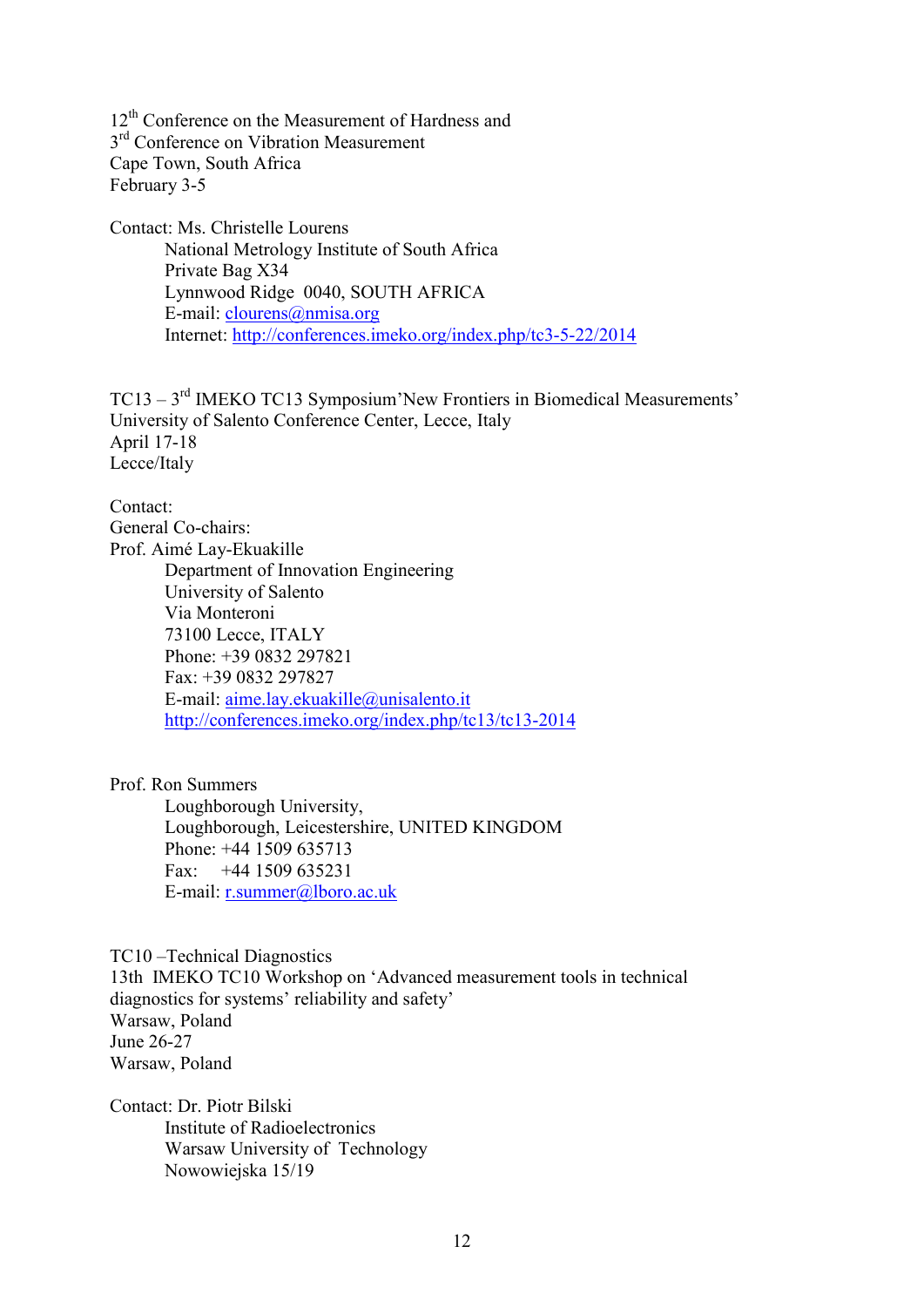00-665 Warsaw, Poland Phone: +48 601056969 E-mail: piotr\_bilski@sggw.pl

TC4 – Measurement of Electrical Quantities Summer School – *Measurements in marine technology* July....... Barcelona, Spain

TC7- Measurement Science TC1 – Education & Training in Measurement & Instrumentation TC13 – Measurement in Biology & Medicine Symposium 'Measurement Science behind Safety and Security' September 3-5 Funchal - Madeira Island, Portugal

Contact : Mr. Joao Alves e Sousa Laboratório Regional de Engenharia Civil – Madeira Rua Agostinho Pereira de Oliveira, Sao Martinho 9000-264 Funchal, Portugal Phone: + 351 965108875 E-mail: jasousa@lrec.pt

TC14 – Measurement of Geometrical Quantities 11<sup>th</sup> IMEKO Symposium on Laser Metrology for Precision Measurement and Inspection in Industry (LMPMI) International Congress Center (EPOCHAL TSUKUBA) Tsukuba, JAPAN, September 3-5

Contacts:

Dr. Toshiyuki Takatsuji National Metrology Institute of Japan (NMIJ, AIST) Fax: +81 29 861 4152 E-mail: toshiyuki.takatsuji@aist.go.jp Internet : www.nmij.jp

Prof. Dr. Albert Weckenmann & Prof. Kiyoshi Takamasu Fax: +49 9131 85265 24 E-mail: albert.weckenmann@qfm.uni-erlangen.de Fax : +81 3 5841 8554 E-mail : takamasu@pe.t.u-tokyo.ac.jp

TC21– Mathematical Tools for Measurements International Conference on Advanced Mathematical and Computational Tools in Metrology and Testing (AMCTM 2014)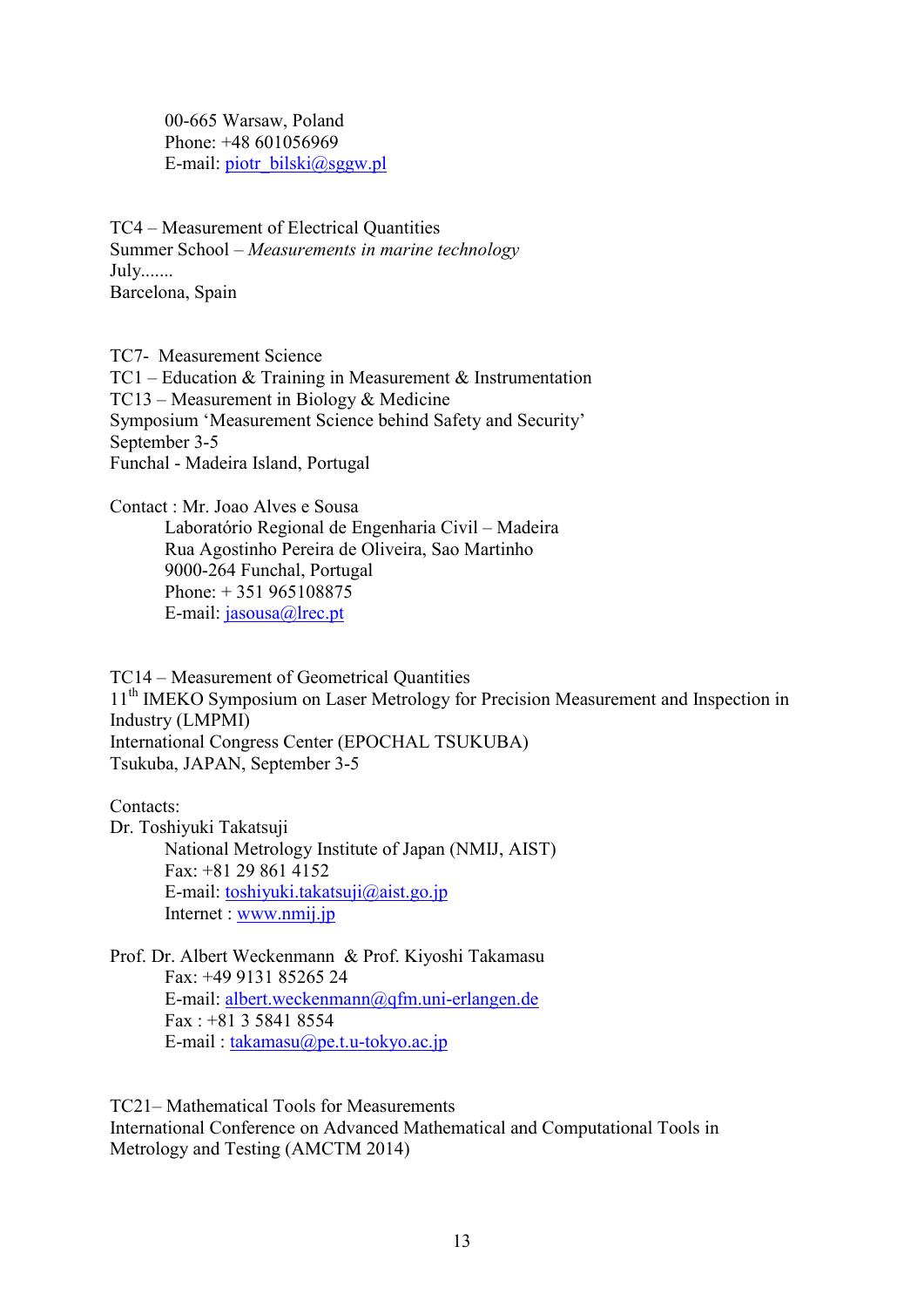D.I. Mendeleyev Institute for Metrology (VNIIM) St. Petersburg, RUSSIA September 10-12

Contact: Dr. Franco Pavese Istituto Nazionale di Ricerca Metrologica (INRIM) Strada delle Cacce, 73-91 10135 Torino ITALY Phone: +39 011 3919 741 Fax: +39 011 3919 747 E-mail: f.pavese@inrim.it Internet: http://joomla.imeko.org/index.php/tc21-homepage/events-tc21

Dr. Anna Chunovkina (co-chairperson)

D.I. Mendeleyev Institute for Metrology (VNIIM) Moskovsky pr., 19 190005 Str. Petersburg RUSSIA Phone: +7 812 251 8307 Fax: +7 812 713 0114 E-mail : a.g.chunovkina@vniim.ru

18th TC4 International Workshop on ADC and DAC Modelling and Testing (IWADC) together with 20th IMEKO TC4 Symposium on Measurements of Electrical Quantities Benevento, ITALY 2014, September 15-17

Contact:

Prof. Luca De Vito Assistant Professor of Electronic Measurements Laboratory of Measurement Information Processing Department of Engineering University of Sannio, ITALY Phone: +39 0824 305600 E-mail: devito@unisannio.it Internet: http://www.imeko-tc4-2014.org

TC19 – Environmental Measurements 5th IMEKO TC19 Symposium 'Methods and advances in Measurement' Conference Center / Chemnitz, GERMANY September 23-24

Contacts · Prof. Olfa Kanoun Technical University Chemnitz, Faculty of Electrical Engineering and Information Technology/Germany Phone : +49 371/531 36931 Fax  $\cdot$  +49 371/531 24529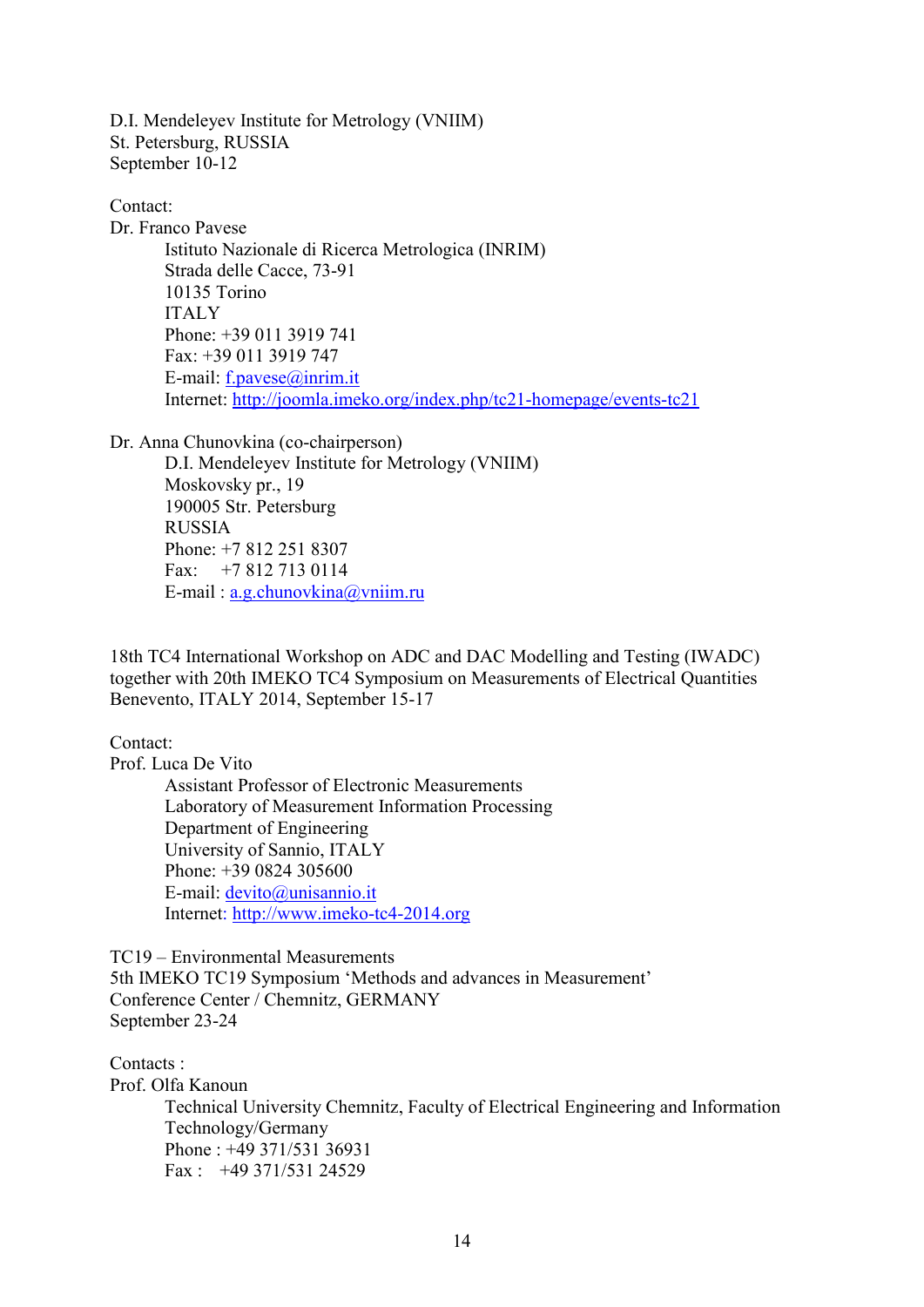Prof. Aimé Lay-Ekuakille University of Salento, Dept. of Innovation Engineering, Lecce/Italy Phone : +39 0832 297822 - 821 Fax :  $+390832297827$ E-mail : aime.lay.ekuakille@unisalento.it

#### *Co-sponsorships:*

CAFMET 2014 – 5th International Conference on Metrology (TC21) Council for Scientific and Industrial Research International Convention Centre -CSIR ICC Pretoria, South Africa March 31 – April 3

TC4 – Measurement of Electrical Quantities 20<sup>th</sup> IMEKO TC-4 Symposium on 'Research on Electrical and Electronic Measurements for the Economic Upturn' and 18th TC-4 IWADC Workshop on ADC and DAC Modelling and Testing Benevento, Italy September 15-17

Contact :

Chairpersons of the Organizing Committee and of the International Program Committee : Prof. Pasquale Arpaia and Prof. Sergio Rapuano

University of Sannio, Department of Engineering Fax : +39 0824305840 E-mail : arpaia@unisannio.it, rapuano@unisannio.it

TC12 – Thermal and Temperature Measurement MMC2014 - International Workshop on Metrology for Meteorology and Climate Portoroz, Slovenia September 16-18

Contact: Andrea Merlone

(Chair of CCT-WG2 and MeteoMet coordinator) INRIM Instituto Nazionale Ricerca Metrologica Strada delle Cacce 73-91 10135 Torino, ITALY Phone : +39 011 3919734  $Fax \cdot +390113919747$ E-mail: a.merlone@inrim.it